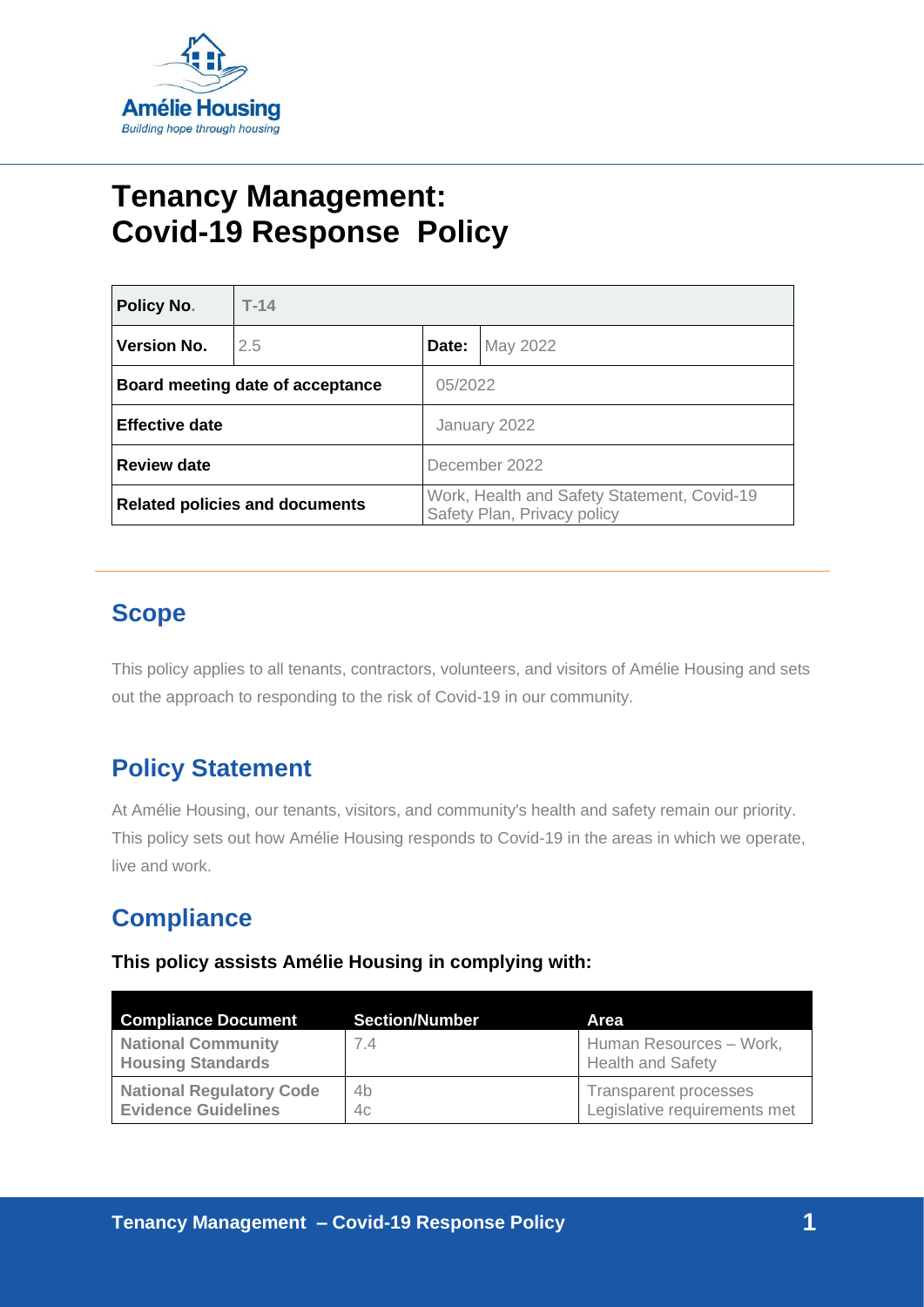

## **Covid-19 Response Policy**

This policy assists in ensuring Amélie Housing responds to the risk of Covid-19 in a way that aligns with evidence-based public health guidance in all our states and territories while maintaining a high level of service. Amélie Housing will respond rapidly, safely, and effectively to ensure the wellbeing of our tenant community, any person visiting them in their home, our stakeholders, contractors, and staff.

#### **What we require from tenants, staff, contractors, and visitors**

We ask all tenants, contractors, staff, and volunteers to practice Covid-safe practices. This includes the following public health guidelines:

- Stay at home if you are unwell.
- Get tested if you are displaying symptoms of Covid-19 using the testing protocol in your state or territory
- Follow public health guidance in place in your state or territory.
- Stay up to date with public health advice and any restrictions.
- Check into venues using a QR code on your smartphone or government application if required
- Report the results of a positive rapid antigen test in each state and territory as required

### **Follow public health guidance and test reporting requirements in your State and Territory**

We ask tenants, visitors and contractors to follow public health advice in each state or territory, including any restrictions or use of Personal Protective Equipment such as wearing masks indoors or social distancing.

For information on Covid-19 in your state or territory, access the websites or contact the numbers provided.

| <b>State or territory</b>                     | Website                         | <b>Hotline</b>       |
|-----------------------------------------------|---------------------------------|----------------------|
| <b>Australian Capital</b><br><b>Territory</b> | https://www.covid19.act.gov.au/ |                      |
| <b>New South Wales</b>                        | https://www.nsw.gov.au/covid-19 | 137788 (Service NSW) |
| <b>South Australia</b>                        | https://www.covid-19.sa.gov.au/ | 1800253787           |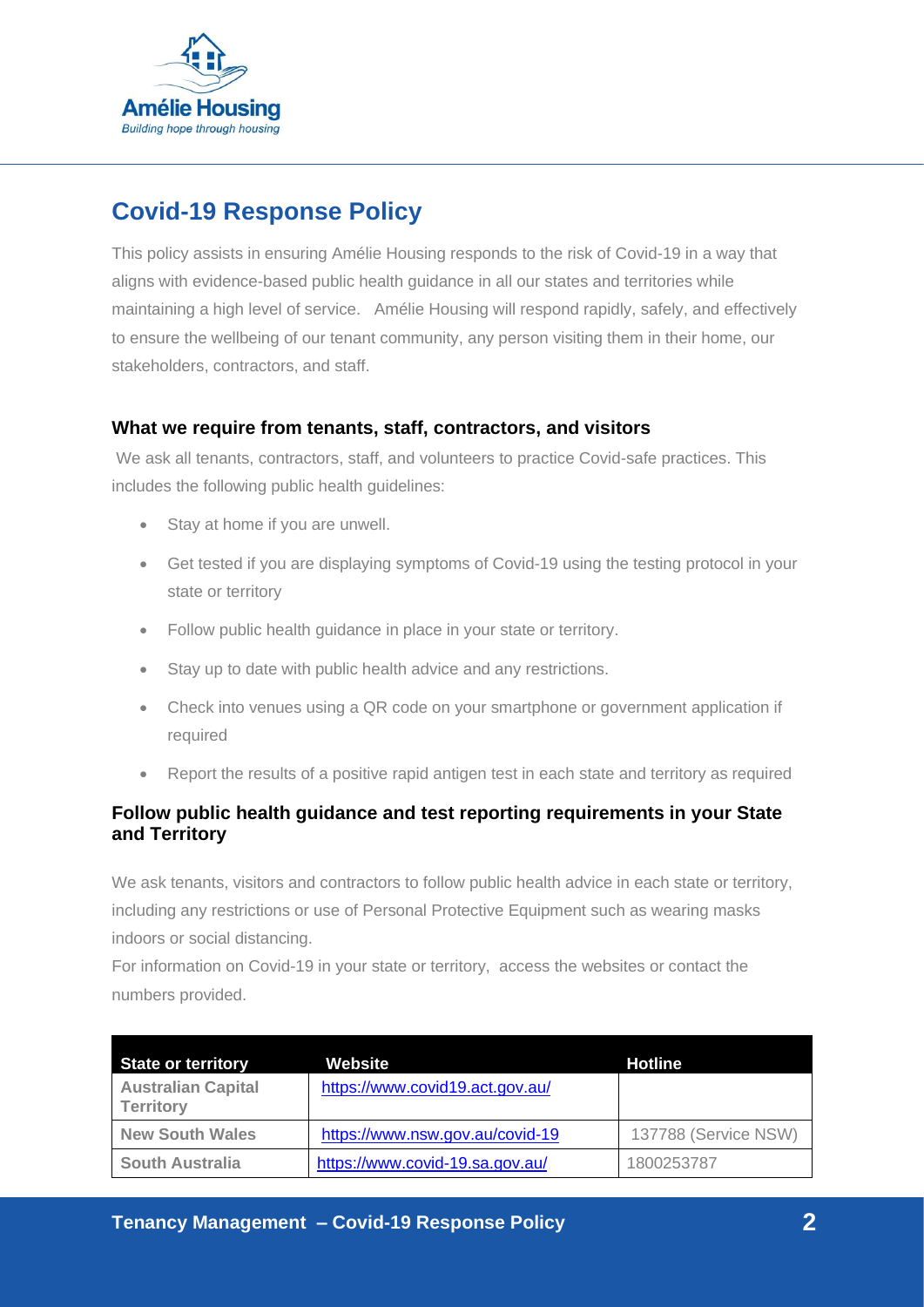

### **Report positive rapid antigen tests**

Each state and territory require that positive Rapid Antigen tests be reported to the government within 24 hours of notification by the person receiving the result. To report a positive rapid antigen test result, use the number or link provided.

| <b>State or territory</b>                     | <b>Website</b>                                                  | <b>Hotline</b>                                       |
|-----------------------------------------------|-----------------------------------------------------------------|------------------------------------------------------|
| <b>Australian Capital</b><br><b>Territory</b> | Rapid antigen test (RAT) - positive<br>result registration form | Please call 02 5124<br>6500 between 8 am and<br>6 pm |
| <b>New South Wales</b>                        | Service NSW Report a Rapid Antigen<br>Test                      | Covid-19 Assistance<br>Line 137788                   |
| <b>South Australia</b>                        | South Australia reporting, RAT tests<br>and reporting           | SA COVID-19<br>Information Line on<br>1800 253 787.  |

#### **Access information and support on managing Covid-19 if you test positive**

Access information on managing Covid-19, including symptoms and where to seek help, treating symptoms at home, monitoring symptoms, COVID medications, hospital and intensive care services and Covid symptom checkers.

| <b>State or territory</b>                     | <b>Website</b>                                                     | <b>Hotline</b>       |
|-----------------------------------------------|--------------------------------------------------------------------|----------------------|
| <b>National Coronavirus</b><br>hotline        |                                                                    | 1800020080           |
| <b>Health Direct Australia</b>                | Covid-19                                                           |                      |
| <b>Health Direct Australia</b>                | Covid-19 information and support<br>services by state or territory |                      |
| <b>Australian Capital</b><br><b>Territory</b> | Information for people who test positive<br>for Covid-19           |                      |
| <b>New South Wales</b>                        | Management and support after testing<br>positive for Covid-19      | 137788 (Service NSW) |
| <b>South Australia</b>                        | Covid-19 positive advice                                           | 1800253787           |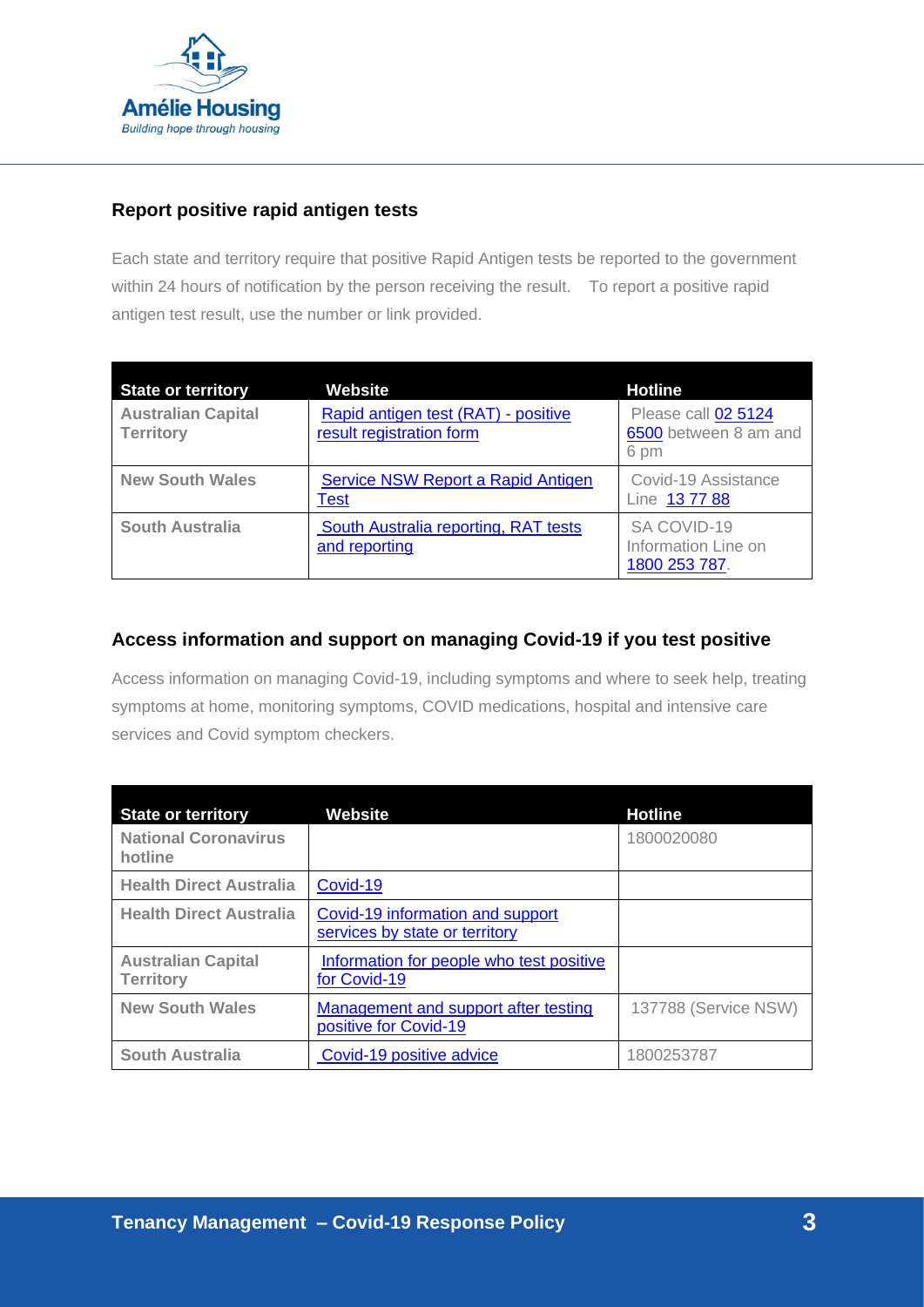

### **Covid-Safe protocols for service delivery**

As a special work of St Vincent de Paul Society, Amélie Housing abides by the Covid-Safe protocols, including:

- travel protocols
- face to face activity protocols
- vulnerable personnel protocols
- Reporting to SafeWork in each State or Territory if a worker tests positive in the workplace or was infectious in the workplace with Covid-19 as per current state and territory government requirements or WHS protocols

This means we take practical steps in line with public health orders to protect any tenant or staff member identified under public health definitions as vulnerable to severe outcomes of Covid-19.

### **Employer obligations to report Rapid Antigen Test (RAT) Results for an employee testing positive at work or infections on site**

Reporting requirements are subject to change as State and Territory requirements change. The operations manager will notify a positive test result for a staff member or contractor to the St Vincent De Paul Ciovid-19 hub, who will make the notification as per each state and territory requirement. All health information will be handled per National Privacy Principles.

| <b>State or territory</b>                     | <b>Website</b>                                | <b>Reporting requirements</b>                                                             |
|-----------------------------------------------|-----------------------------------------------|-------------------------------------------------------------------------------------------|
| <b>Australian Capital</b><br><b>Territory</b> | <b>Work Safe ACT Covid-19</b><br>notification | Report a Covid-19 case if a<br>person contracts it in the<br>workplace or is hospitalised |
| <b>New South Wales</b>                        | Safe Work NSW notification form               | Report if a person contracts<br>Covid at work or was infectious<br>at work                |
| South Australia                               | <b>WorkSafe SA Covid-19 Notification</b>      | Report if a person contracts<br>Covid-19 at work, is<br>hospitalised or dies              |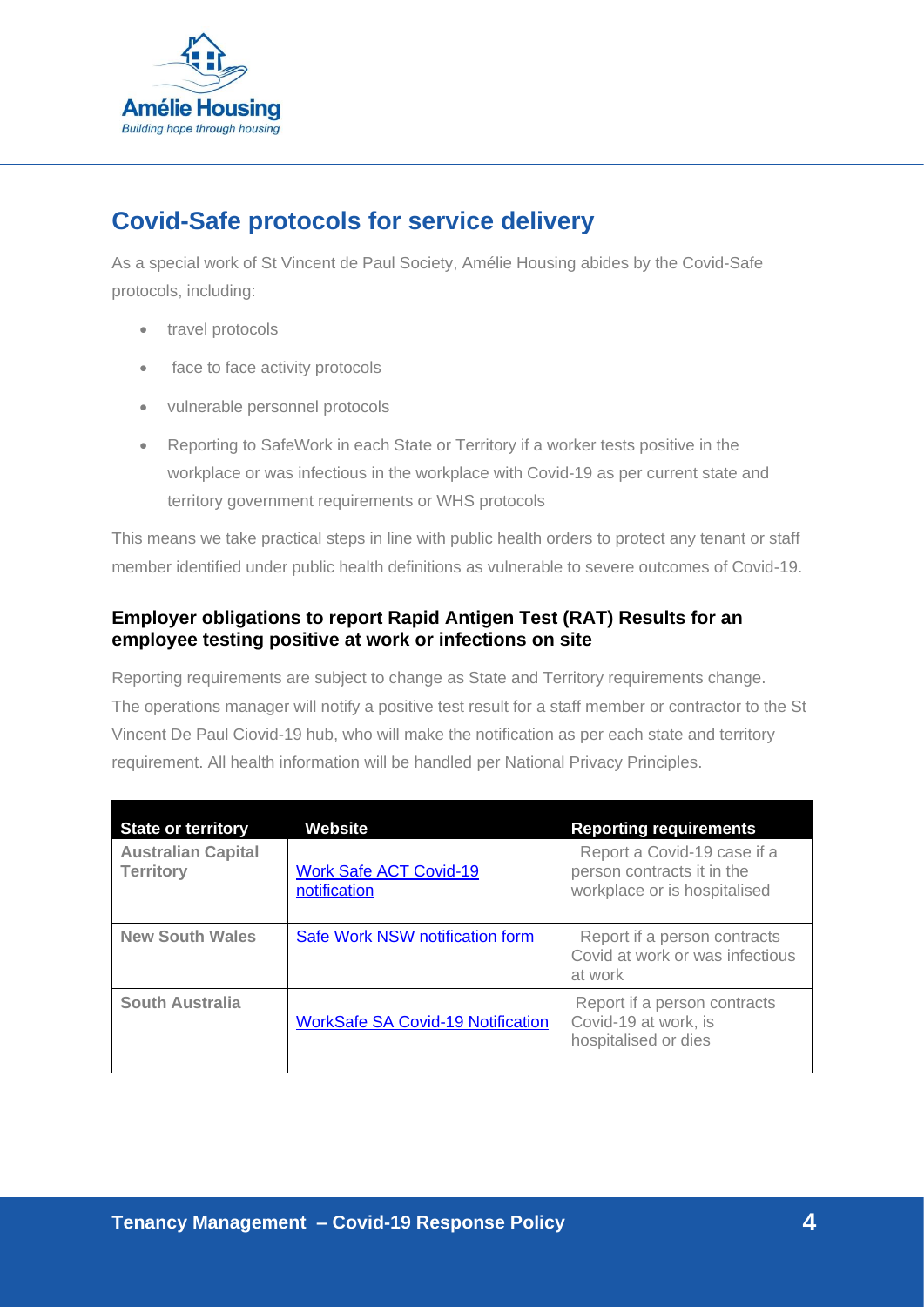

### **Practical steps to protect tenants, staff, and community at greater risk**

Amelie housing takes steps to protect members of our community who may be at risk of more severe disease. If a tenant, staff member or volunteer is a vulnerable person, Amelie housing may:

- Recommend the use of personal protective equipment by tradespersons for any onsite visits to your home.
- Limit office attendance and provide remote services.
- Reschedule any service if a tenant or staff member is unwell.
- Support any vulnerable staff or volunteers to work remotely.

#### **Repairs and maintenance**

With additional safety measures in place, repair and maintenance are being carried out at Amélie Housing properties.

**If you have maintenance scheduled and you are unwell:** 

- If you are a tenant, we ask that you: report immediately if you are unwell on the day of your scheduled maintenance with any respiratory symptoms that could be Covid-19.
- We will reschedule your appointment as soon as you are well; you will not be charged a cancellation fee if you advise us that you are unwell before the appointment.
- If you display symptoms of any respiratory illness and a tradesperson attends your home, they may not complete the work.

#### **General precautions**

- A tradesperson may wear a mask inside your home, for example, a surgical mask or other face covering.
- You may choose to wear a mask inside your home when tradespeople attend.

#### **In-person appointments and office attendance**

Amélie Housing is currently working per the St Vincent De Paul society Covid Safe protocols, including office arrangements for in-person appointments.

In-person arrangements and appointments can change in each state and territory. Please check current Government guidance on self-isolation protocols if you are unwell, or contact your housing manager, whose contact details are listed in your lease.

Please do not attend the office or in-person appointments if you are unwell or have tested positive for Covid-19